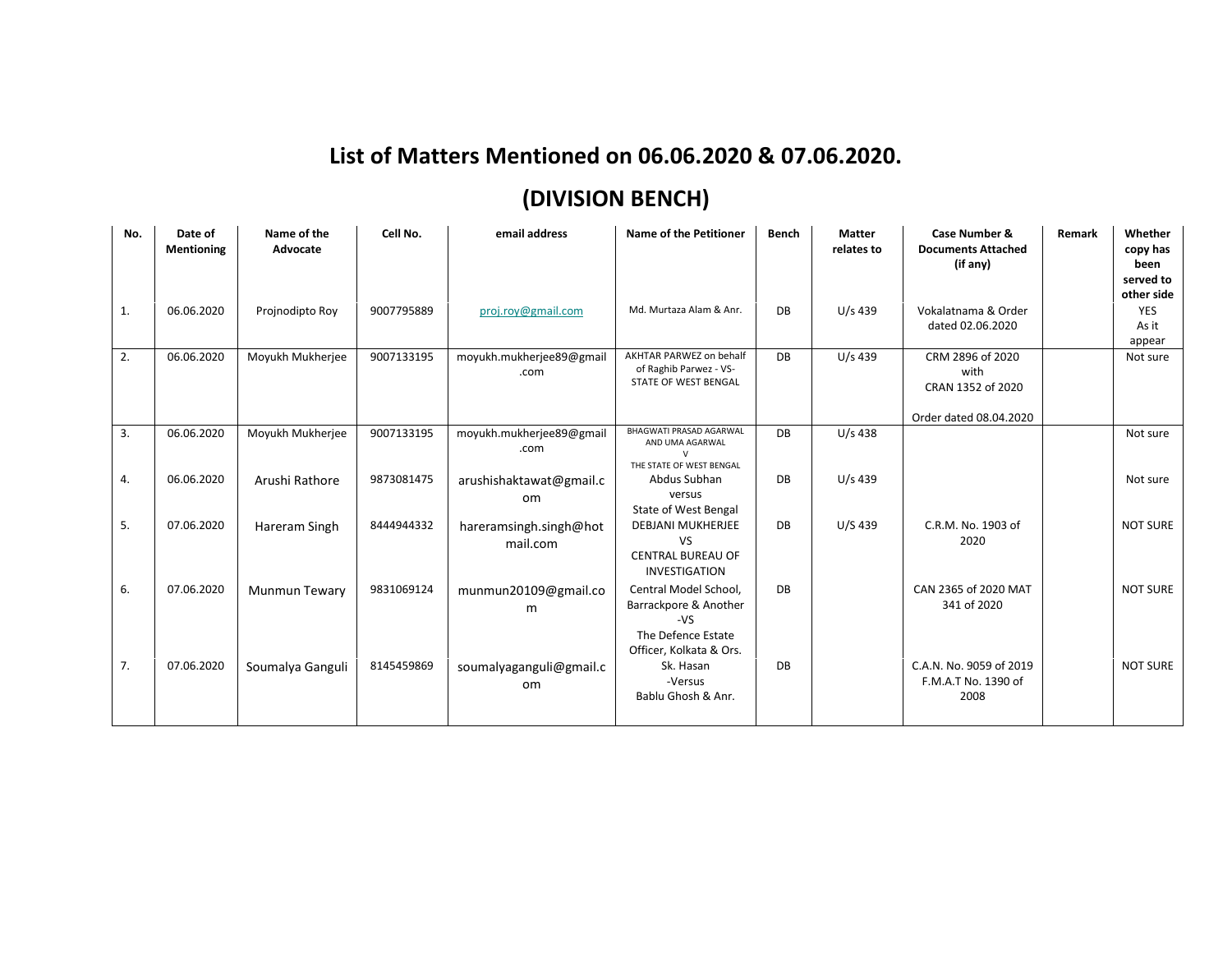## **List of Matters Mentioned on 08.06.2020 & 09.06.2020 (till 12.00 noon)**

## **(Division Bench)**

| No. | Date of<br>Mentioning              | Name of the<br>Advocate           | Cell No.   | email address                     | <b>Name of the Petitioner</b>                                          | Bench | <b>Matter</b><br>relates to | Case Number &<br><b>Documents Attached</b><br>(if any)                       | Remark | Whether<br>copy has<br>been<br>served to<br>other side |
|-----|------------------------------------|-----------------------------------|------------|-----------------------------------|------------------------------------------------------------------------|-------|-----------------------------|------------------------------------------------------------------------------|--------|--------------------------------------------------------|
| 1.  | 08.06.2020                         | Soumalya Ganguli                  | 8145459869 | soumalyaganguli@gmail.c<br>om     | Sk. Hasan<br>-Versus<br>Bablu Ghosh & Anr.                             | DB    |                             | C.A.N. No. 9059 of 2019<br>F.M.A.T No. 1390 of<br>2008                       |        | <b>NOT SURE</b>                                        |
| 2.  | 08.06.2020                         | Meghajit<br>Mukherjee             | 9830203224 | meghajit@legaloptions.in          | Orissa Metaliks Pvt<br>Limited & Anr<br>$-VS-$<br>Union of India & ors | DB    |                             | W.P. No. 5433 (W) of<br>2020                                                 |        | YES<br>As it<br>appear                                 |
| 3.  | 08.06.2020                         | <b>PRATYUSH</b><br><b>PATWARI</b> | 9831283208 | patwariandassociates@g<br>mail.co | Pratyush Patwari<br>-versus-<br>The State of West<br>Bengal & AnR.     | DB    | PIL                         | W.P. No. 5378 (W) of<br>2020<br>(Filed on 17.05.2020)                        |        |                                                        |
| 4.  | 08.06.2020<br>(MENTIONED<br>TWICE) | PRATYUSH<br><b>PATWARI</b>        | 9831283208 | patwariandassociates@g<br>mail.co | Pratyush Patwari<br>-versus-<br>The State of West<br>Bengal & AnR.     | DB    | PIL                         | W.P. No. 5378 (W) of<br>2020                                                 |        |                                                        |
| 5.  | 08.06.2020                         | sananda ganguli                   | 9874796862 | sanandaganguli07@gmail.<br>com    | Kamal Kant Jha<br>-Versus-<br>The State of West<br>Bengal & Ors.       | DB    |                             | C.A.N. 3219 of 2020<br>C.A.N. 3220 of 2020<br>W.P.S.T No. 53 of 2020         |        | <b>YES</b><br>As it<br>appears                         |
| 6.  | 08.06.2020                         | Manoj Paul                        |            | manojpauliitb@gmail.com           | NO DETAILS NO<br><b>ATTACHMENT</b>                                     | DB    |                             |                                                                              |        |                                                        |
| 7.  | 08.06.2020                         | sk Fazidullah                     | 6297624795 | faridullahsk2020@gmail.c<br>om    | Madan Mallick & Ors.<br>$-Vs-$<br>The State of West<br>Bengal          | DB    |                             | C.R.A.N. No. 4940 of<br>2019<br>In connection with<br>C.R.A. No. 661 of 2019 |        |                                                        |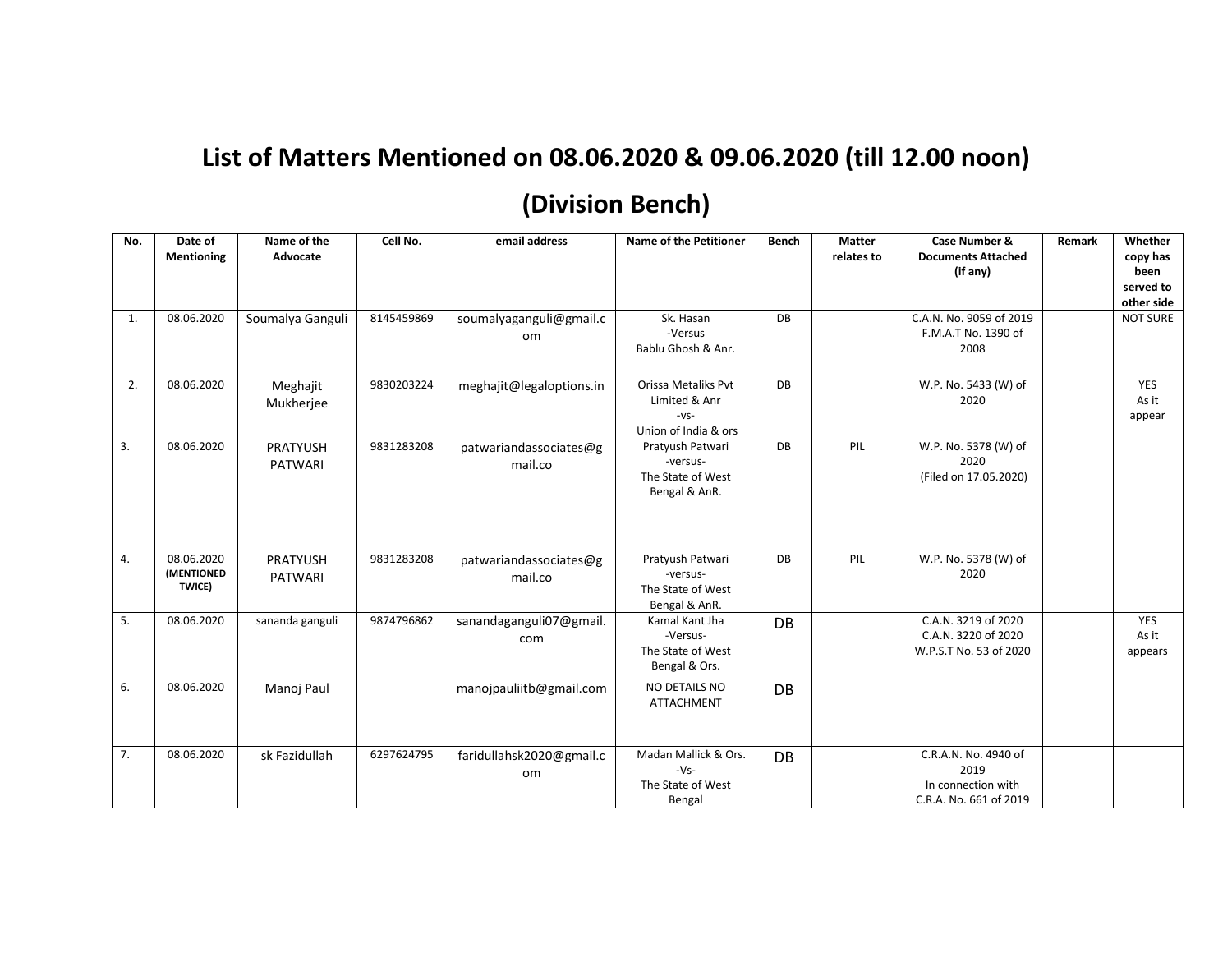| 8.  | 08.06.2020 | saptarshi<br>chakraborty                  | 9007319481<br>9830479228<br>Prasenjit<br>Mukherjee | saptarshilegal100@gmail.<br>com       | <b>Biswanath Seth</b><br>- Versus<br>The State of West<br>Bengal & Anr.                            | DB        | 374(2)                                                                                     | C.R.A No. 63 of 2003                                              | Yes<br>As it<br>appears     |
|-----|------------|-------------------------------------------|----------------------------------------------------|---------------------------------------|----------------------------------------------------------------------------------------------------|-----------|--------------------------------------------------------------------------------------------|-------------------------------------------------------------------|-----------------------------|
|     |            |                                           |                                                    |                                       | Milon Bayen &<br>Others<br>- Versus<br>The State of West<br>Bengal                                 | DB        | 438                                                                                        |                                                                   |                             |
| 9.  | 09.06.2020 | Victor<br>Chatterjee                      | 9830011884                                         | victorchatterjee44@<br>gmail.         | Indian Institute of<br>Management, Calcutta<br>& Ors<br>-Versus-<br>Aniruddh Kumar Saxena<br>& Ors | DB        |                                                                                            |                                                                   | Yes as it<br>appears        |
| 10. | 09.06.2020 | Paritosh sinha                            | 9831027497                                         | paritoshsinhaadvocat<br>e@sinhaco.com | Rashmi Metaliks Limited<br>Vs.<br>Union of India & Ors.                                            | <b>DB</b> |                                                                                            | W.P. No. 23030 (W) of<br>2017                                     | Yes<br>As it<br>appear<br>S |
| 11. | 09.06.2020 | <b>PRATYUSH</b><br><b>PATWARI</b><br>(DM) | 9831283208                                         | patwariandassociates<br>@gmail.com    | Pratyush Patwari-<br>versus-<br>The State of West<br>Bengal & Anr                                  | DB        | PIL                                                                                        | W.P. No. 5378 (W) of<br>2020                                      |                             |
| 12. | 09.062020  | Amit Kumar<br>Nag                         | 9830951404                                         | amit.nag@aquilaw.c<br>om              | Indian Oil Corporation<br>Limited & Anr.<br>-Versus-<br>Sanjay Kumar                               | DB        |                                                                                            | M.A.T. 447 of 2020<br>Arising out of W.P. No.<br>3025 (W) of 2020 |                             |
| 13. | 09.06.2020 | madhurima<br>sarkar                       | 8420560988<br>9836505036                           | poojasarkar1410@g<br>mail.com         | <b>Biswanath Seth</b><br>- Versus<br>The State of West<br>Bengal & Anr.                            | DB        | An appeal<br>under section<br>374 (2) of the<br>Code of<br>Criminal<br>Procedure, 19<br>73 | C.R.A No. 63 of 2003                                              |                             |
| 14. | 09.06.2020 | Sakti Pada                                | 983008740                                          | saktijana.adv@gmail.                  | The State of West                                                                                  | DB        |                                                                                            | MAT No. 419 of 2018                                               |                             |